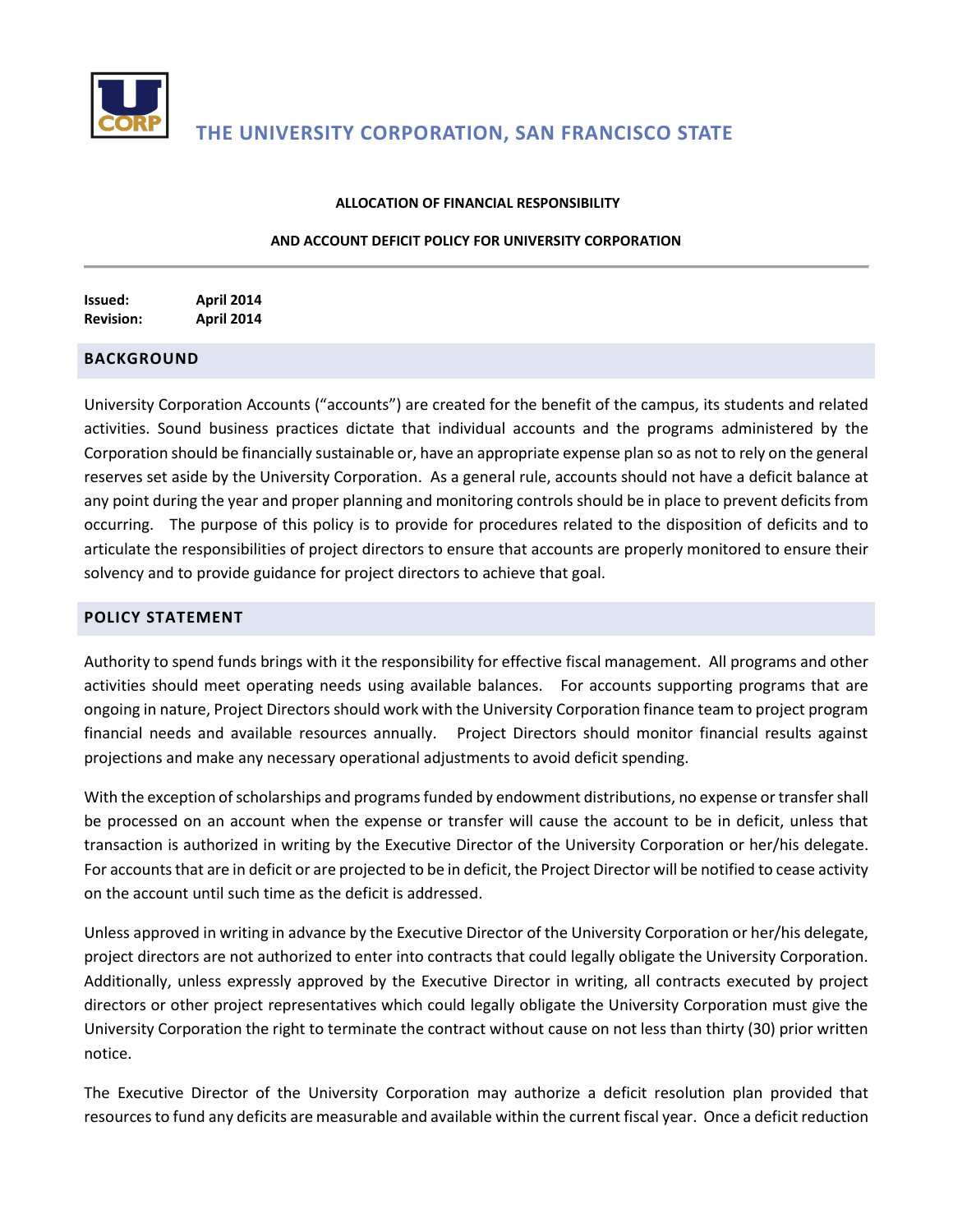plan is in place, expenditures and transfers made per the authorized plan will be processed provided the account remains in compliance with the plan.

## **WHO IS AFFECTED BY THIS POLICY?**

- Project Directors and Campus Administrative Officials
- Budget and Accounting Officers

## **WHO ADMINISTERS THIS POLICY?**

- Executive Director of the University Corporation
- Director of Finance & Administration of the University Corporation
- Vice Presidents and Deans
- Administrative Officials and their Budget and Accounting Officers

#### **RESPONSIBILITIES**

#### **University Corporation Executive Director and Director of Finance**

- Maintain a financially sound organization and monitor the financial operations of the unit.
- Review written deficit resolution plans submitted by administrative officials.
- Ensure that deficit resolution plans are carried out as proposed.
- Ensure that support tools (such as the Common Financial System) provide timely information for recognizing fund overdrafts or deficits.
- Monitor adherence to policy.
- Work with administrative officials to implement practices that improve accountability and control for funds that incur a deficit.
- Work with departments to ensure that deficits are resolved in accordance with University Corporation policy and any other policies or conditions that apply.

#### **Administrative Officials, Project Directors and their Budget and Accounting Officers**

- Avoidance of account deficits, cost overruns and unallowable cost transfers.
- Identification of sufficient resources to fund accounts.
- Monitor expenditures for funds under their purview to ensure the funds do not incur deficits.
- Take quick action to eliminate overdrafts or deficits.
- Develop deficit resolution plans and submit them to the responsible parties for approval.

#### **PROCEDURES AND GUIDELINES**

All funds must be spent in accordance with University Corporation policy. Authority to spend these funds brings with it the responsibility for effective management. Accordingly, Project Directors and Administrative officials should be diligent in financial planning and vigilant in monitoring accounts to prevent deficits from occurring.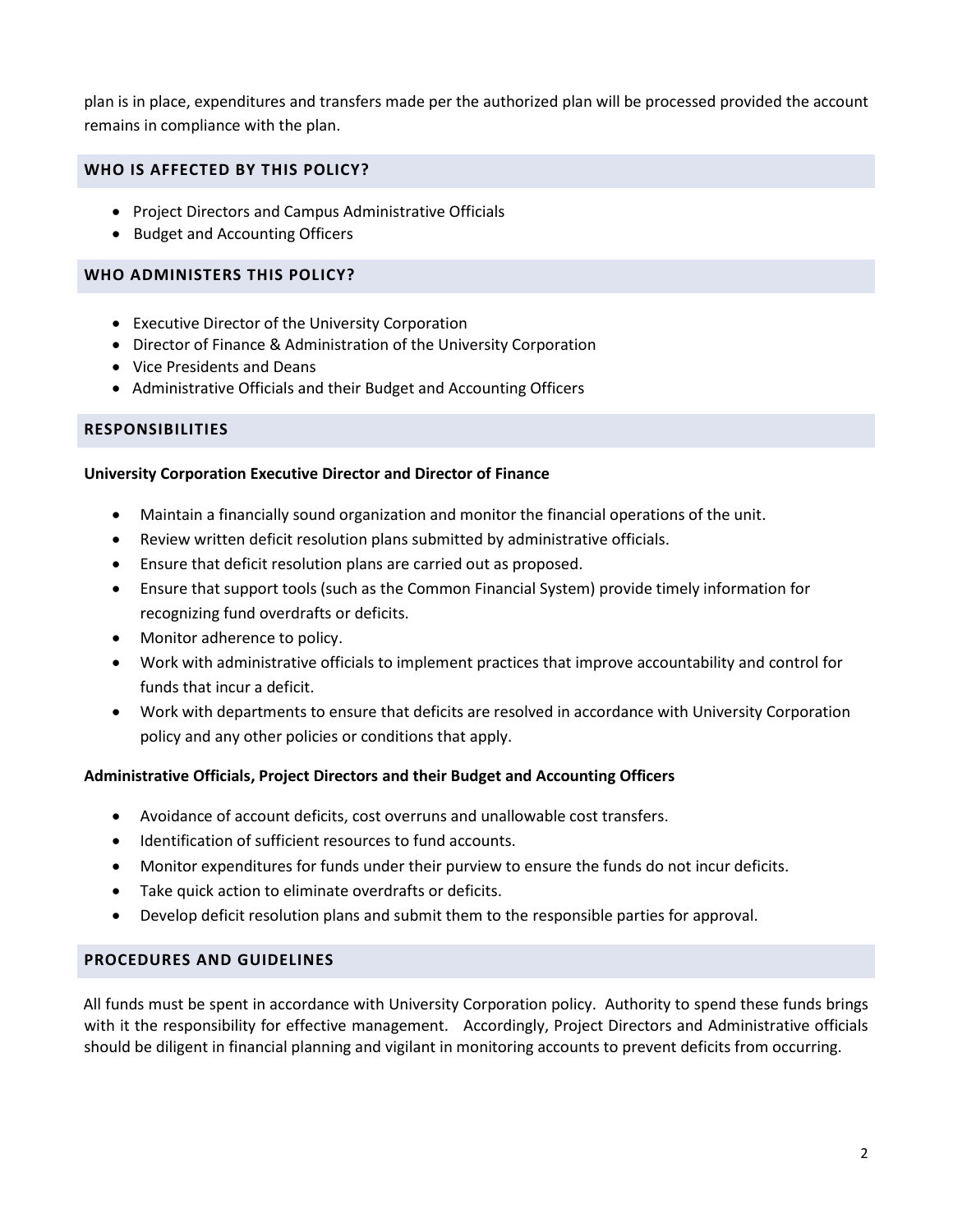## **ACCOUNT MONITORING**

Project Directors and Administrative Officials are principally responsible for monitoring financial activity and reporting deficits to the appropriate administrative officials and University Corporation staff. All campus programs and accounts are expected to operate given the constraints of their available resources. In this regard Project Directors and Administrative officials should monitor University Corporation accounts that are under their care on a regular basis. In addition to reviewing actual results, Project Directors should anticipate revenues and expenditures for the remainder of the fiscal year and ensure that projected expenditures do not exceed projected revenues. Timely and corrective action should be taken to ensure accounts are solvent.

At least quarterly, University Corporation staff should perform an independent monitoring evaluation of accounts to identify accounts that may be at risk of incurring deficits.

At least quarterly, an aggregate deficit report will be presented to the University Corporation Finance Committee.

#### **Account Monitoring Guidelines**

- Project Directors should review financial reports made available by University Corporation through the Oracle BI system on a monthly basis to identify actual trends and evaluate performance against previously established financial goals.
- For programs that are ongoing in nature, support salaries or fund operations that are critical to the function of the campus, it is recommended that an appropriate working capital goal be established for the program. Failure to maintain established working capital goals are a strong indicator that an account is at risk of going into deficit. Examples of appropriate working capital goals include three months of payroll for projects with personnel, or an amount equal to three months' of expenditures (based on an average of expenditures over a comparable period.
- Project Directors and Administrative Officials should request support from University Corporation staff if any assistance is needed to create financial goals or access and understand the financial information available.

# **DEFICIT NOTIFICATION**

Project Directors and Administrative Officials should notify University Corporation Director of Finance & Administration in writing as soon as they become aware of any projected deficits. When providing a Deficit Notification, Project Directors should provide an inventory of all outstanding bills, invoices or other future expenses (e.g. payroll or unbilled contractual expenses) that have not been submitted for payment. If Project Directors and Administrative Officials believe that future revenues or outstanding receivables will be available to correct any shortfall, they should indicate their intent to provide a deficit resolution plan in order to continue the operation of the account.

#### **Deficit Notification Guidelines**

 The Vice President of Administration and Finance shall be notified of program deficits in excess of \$10,000 on a quarterly basis.

#### **DEFICIT REDUCTION PLANS**

Project Directors and Administrative Officials should submit deficit reduction plans in writing to the University Corporation Director of Finance & Administration. Deficit Reduction plans should identify in writing the current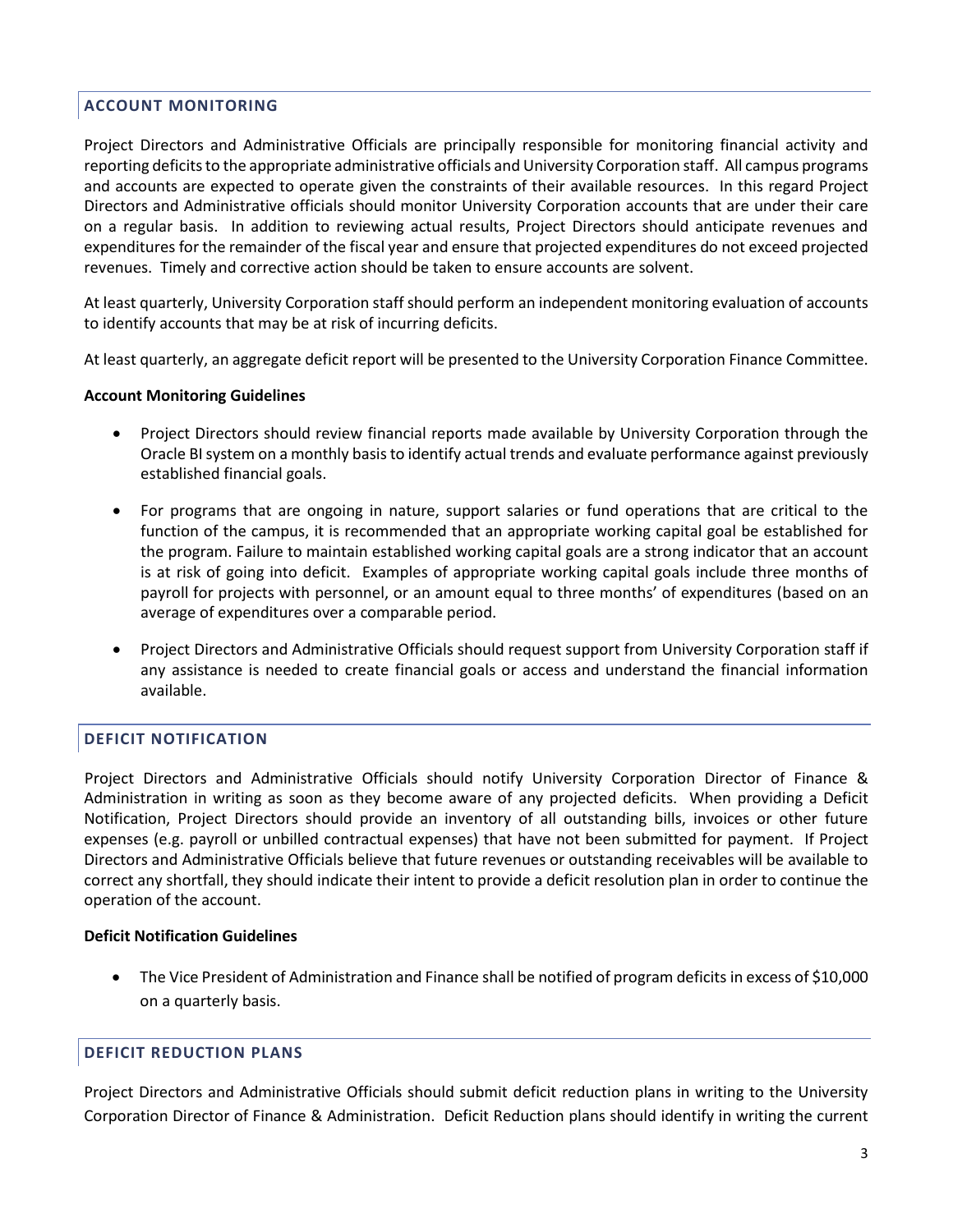balance of the Account, anticipated future revenues, anticipated future expenditures and the anticipated balance of the account at the conclusion of the plan. Deficit reduction plans should also identify the funding source to be used to eliminate any deficit balances should the deficit reduction plan fail to achieve the intended result.

If the Director of Finance & Administration agrees with the Deficit Reduction plan, it will then be presented to the Executive Director for approval. Any Deficit Reduction Plan presenting a maximum deficit of \$50,000 or more, shall be presented to and approved by the Board of Directors of the University Corporation, the Vice President of Administration and Finance and the University President.

# **Deficit Reduction Plan Guidelines**

- The plan should generally eliminate all deficits within 90 days of their occurrence but not beyond the fiscal year end for that occurrence.
- The plan should identify the maximum deficit amount to be incurred.
- Anticipated Expenditures should be supported by information to indicate whether or not they have already been incurred or, if they are planned to be incurred.
- Anticipated Revenues should supported by information that details the source, timing, restrictions on use and likelihood of receipt.
- The Deficit Reduction Plan should be reviewed and approved by the responsible official having budgetary authority for the Cabinet department overseeing the program or account.

# **ELIMINATION OF DEFICITS AND ACCOUNT CLOSE OUT**

The Executive Director and the Director of Finance & Administration of the Corporation shall act with care to avoid any negative actions against the Corporation's credit rating. Accordingly, certain obligations incurred to accounts may need to be paid prior to the authorization of a deficit reduction plan or decision to close out an account that no longer has sufficient resources.

- For amounts less than \$5000.00, the Project Director and University Corporation Director of Finance & Administration shall close the account and perform the necessary accounting procedures to eliminate the deficit using other funds available to the project director. If other funds are not available, the University Corporation Director of Finance & Administration may authorize the use of the general funds of the University Corporation to eliminate the account deficit.
- For amounts greater than \$5000.00, the Project Director and University Corporation Director of Finance & Administration shall close the account and perform the necessary accounting procedures to eliminate the deficit using other funds available to the Project Director. If other funds are not available, the University Corporation Chief Financial Officer and Executive Director will engage the Vice President of Administration and Finance and the Provost (or appropriate Vice President) to transfer funds from other unrestricted sources within the Department, Dean's office, or Vice President's office in order to eliminate the account deficit.

The Board of Directors shall be notified of any deficit in excess of \$5000.00 that was eliminated using the general reserves of the corporation.